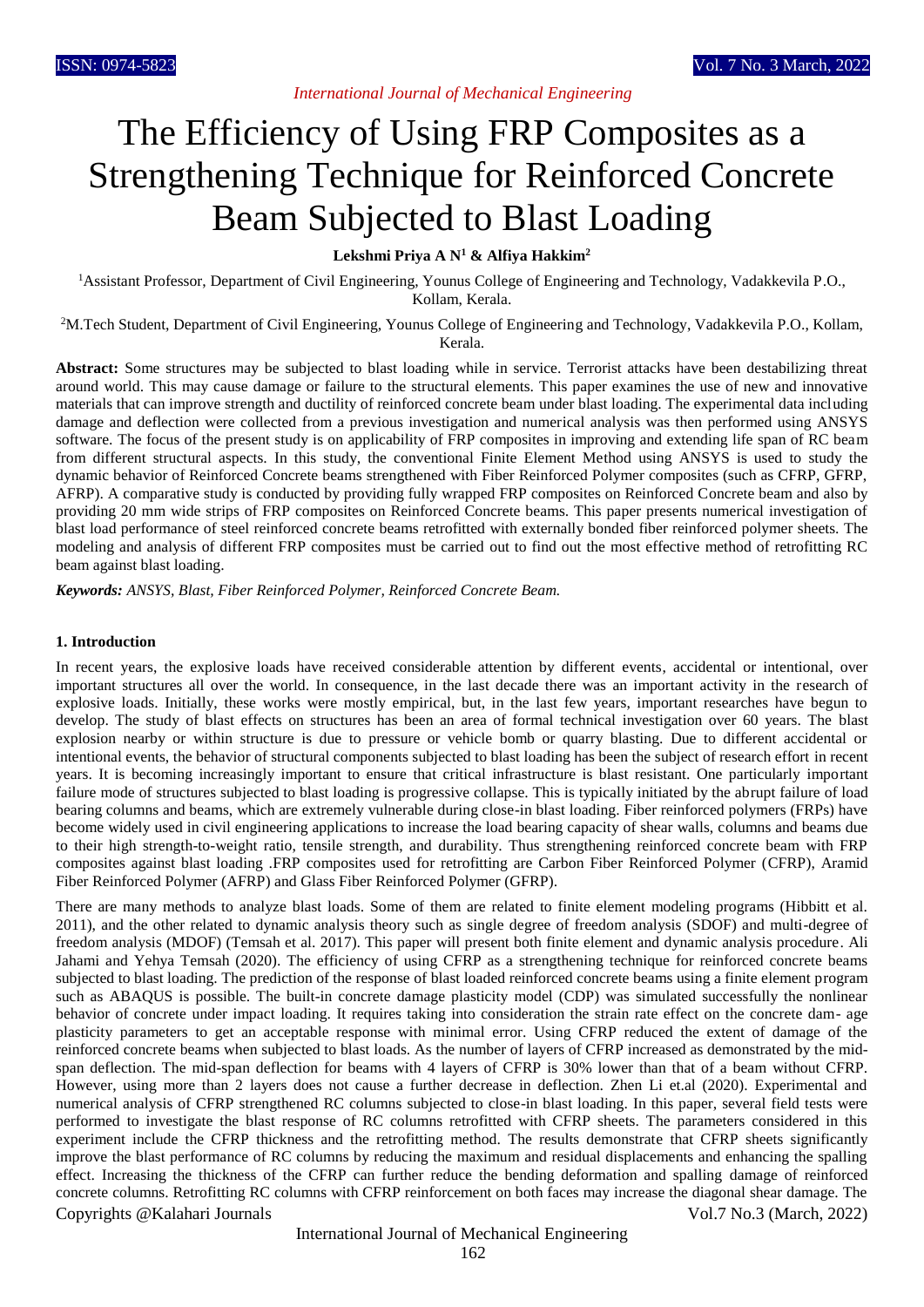damage mode of the RC columns shifted from flexural failure to shear failure; therefore, the blast resistance performance of columns with CFRP on both faces might be disadvantaged.

# **2. Objectives**

(1) To validate and check the possibilities of implementation of ANSYS workbench 18.1. (2) To evaluate the behavior of FRP strengthened RC Beam under blast loading using ANSYS. (3) To find out the most efficient retrofitting composite material. (4) Detailed parametric analysis by varying FRP composites as spacing between the strips and fully wrapping.

# **3. Numerical Modelling**

The modeling and analysis of reinforced concrete beam is done in this thesis using ANSYS 18.1.The model is a beam having a span of 1100 mm. The width and depth of beam is 100 mm. Elastic modulus is 25000 N/mm<sup>2</sup> and  $f_{ck}$  is 40 N/mm<sup>2</sup>. The blast load (TNT) of weight 0.36 Kg is placed at a standoff distance 400 mm from the mid span of beam. The concrete had strength of 40 MPa. The yield and ultimate stresses of the reinforcing steel were 395 MPa and 501 MPa, respectively.

## **4. Explicit Analysis**

Dynamic analysis can be used to find dynamic displacements, time history, and modal analysis. Dynamic loads include people, wind, waves, traffic, earthquakes, and blasts. Dynamic analysis for simple structures can be carried out manually, but for complex structures finite element analysis can be used to calculate the mode shapes and frequencies. In this thesis finite element analysis were done by ANSYS software. For explicit analysis TNT explosive is used. It is a standard high explosive which is chemically safe and easy to cast. TNT mass were set at 0.36 Kg to examine the influence of explosive mass to damage degree of RC beam. TNT is placed at a standoff distance of 400 mm above center of RC beam. Analysis was done in order to find out most effective retrofitting material against blast loading. Strengthening materials such as CFRP, GFRP and AFRP in fully wrapped form and strip form were analysed.

#### *4.1. Strengthening Beam Using CFRP*

A numerical analysis of reinforced concrete beam strengthened with fully wrapped and 20 mm wide strips of Carbon Fiber Reinforced Polymer (CFRP) were conducted by using ANSYS Workbench 18.1. The analysis included modelling of specimen in ANSYS workbench 18.1, followed by meshing and then analyzing.

Fig.1 shows deformation of a beam fully wrapped with carbon fiber subjected to blast loading. The deformation obtained from ANSYS software is 23.185 mm. Fig.2 shows deformation of beam strip wrapped with carbon fiber and the deformation obtained from ANSYS software is 24.557 mm.



**Fig.2.** Deformation of beam with 20 mm wide strips of carbon fiber

Copyrights @Kalahari Journals Vol.7 No.3 (March, 2022)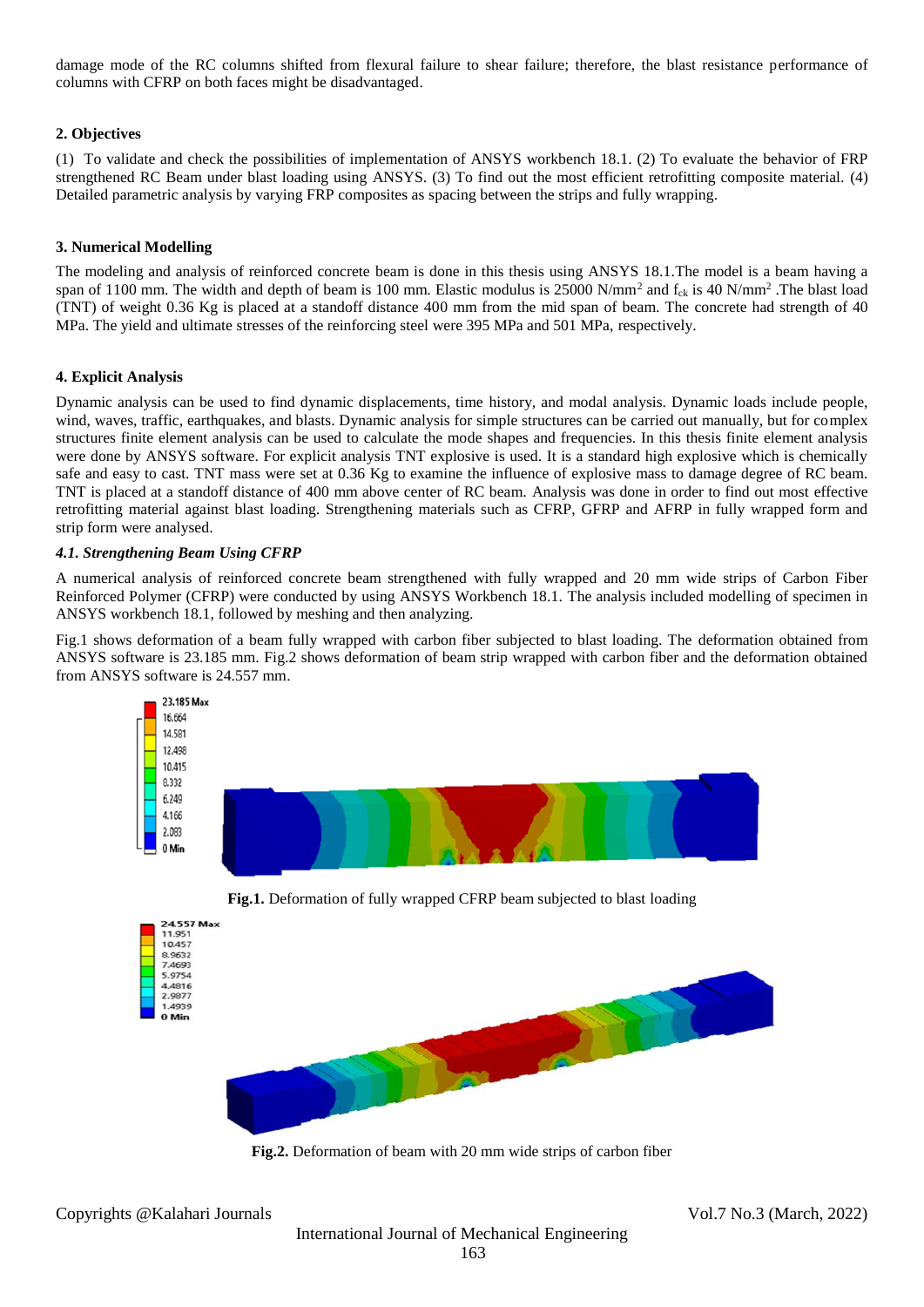## *4.2. Strengthening Beam Using GFRP*

Numerical analysis of reinforced concrete beam strengthened with fully wrapped and strip wrapped GFRP were conducted. Fig.3 shows deformation of a beam fully wrapped with glass fiber subjected to blast loading. The deformation obtained from ANSYS software for fully wrapped is 20.345 mm and strip wrapped is 21.747 mm.



**Fig.3.** Deformation of fully wrapped GFRP beam subjected to blast loading



**Fig.4.** Deformation of beam with 20 mm wide strips of Glass fiber

# *4.3. Strengthening Beam Using AFRP*

Numerical analysis of reinforced concrete beam strengthened with fully wrapped AFRP were conducted. Fig.5 shows deformation of a beam fully wrapped with aramid fiber subjected to blast loading is 18.116 mm. Fig.6 shows deformation of a beam strip wrapped with aramid fiber subjected to blast loading is 20.04 mm.



**Fig.5.** Deformation of fully wrapped AFRP beam subjected to blast loading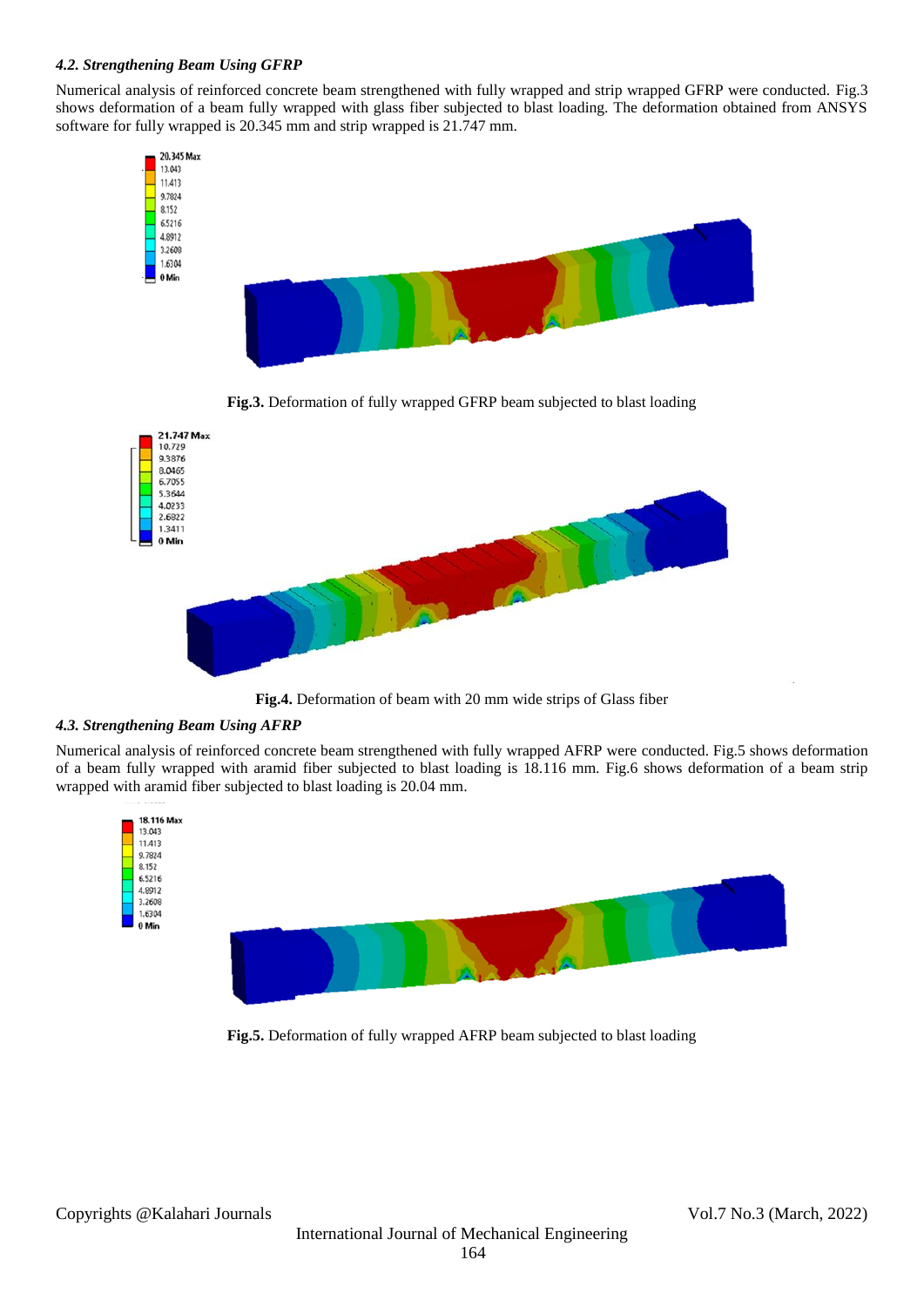

**Fig.6.** Deformation of beam with 20 mm wide strips of Aramid fiber

### **5. Results and Discussions**

In this thesis, the conventional Finite Element Method using ANSYS is used to study the efficiency of using Fiber Reinforced Composites as a strengthening technique for reinforced concrete beam subjected to blast loading. A comparative study were conducted by providing fully wrapped FRP composites (such as CFRP,GFRP & AFRP) and also by providing 20 mm wide strips of FRP composites on Reinforced Concrete beams subjected to blast loading.

| <b>SPECIMEN</b>                | TNT(Kg) | <b>STANDOFF</b><br><b>DISTANCE</b> (mm) | <b>DEFORMATION</b><br>$(\mathbf{mm})$ |
|--------------------------------|---------|-----------------------------------------|---------------------------------------|
| <b>Beam without wrapping</b>   | 0.36    | 400                                     | 9.176                                 |
| <b>Fully wrapped CFRP beam</b> | 0.36    | 400                                     | 23.185                                |
| <b>Fully wrapped GFRP beam</b> | 0.36    | 400                                     | 20.345                                |
| <b>Fully wrapped AFRP beam</b> | 0.36    | 400                                     | 18.196                                |
| <b>Strip wrapped CFRP beam</b> | 0.36    | 400                                     | 24.557                                |
| <b>Strip wrapped GFRP beam</b> | 0.36    | 400                                     | 21.747                                |
| <b>Strip wrapped AFRP beam</b> | 0.36    | 400                                     | 20.04                                 |

**Table 1.** Comparison of results

Table 1 listed out the overall deformation of reinforced concrete beam strengthened with or without FRP composites (such as CFRP, GFRP & AFRP) subjected to blast loading. Here it is evident that reinforced concrete beam strengthened with fully wrapped CFRP provides effective protection than other composite materials against blast.

## *5.1. Energy versus Time Graph*

It is the amount of energy absorbed during blast. Higher the value of dissipation lower is the deformation.



**Fig.7.** Comparison of dissipated energy in fully wrapped composites under blast loading

Copyrights @Kalahari Journals Vol.7 No.3 (March, 2022)